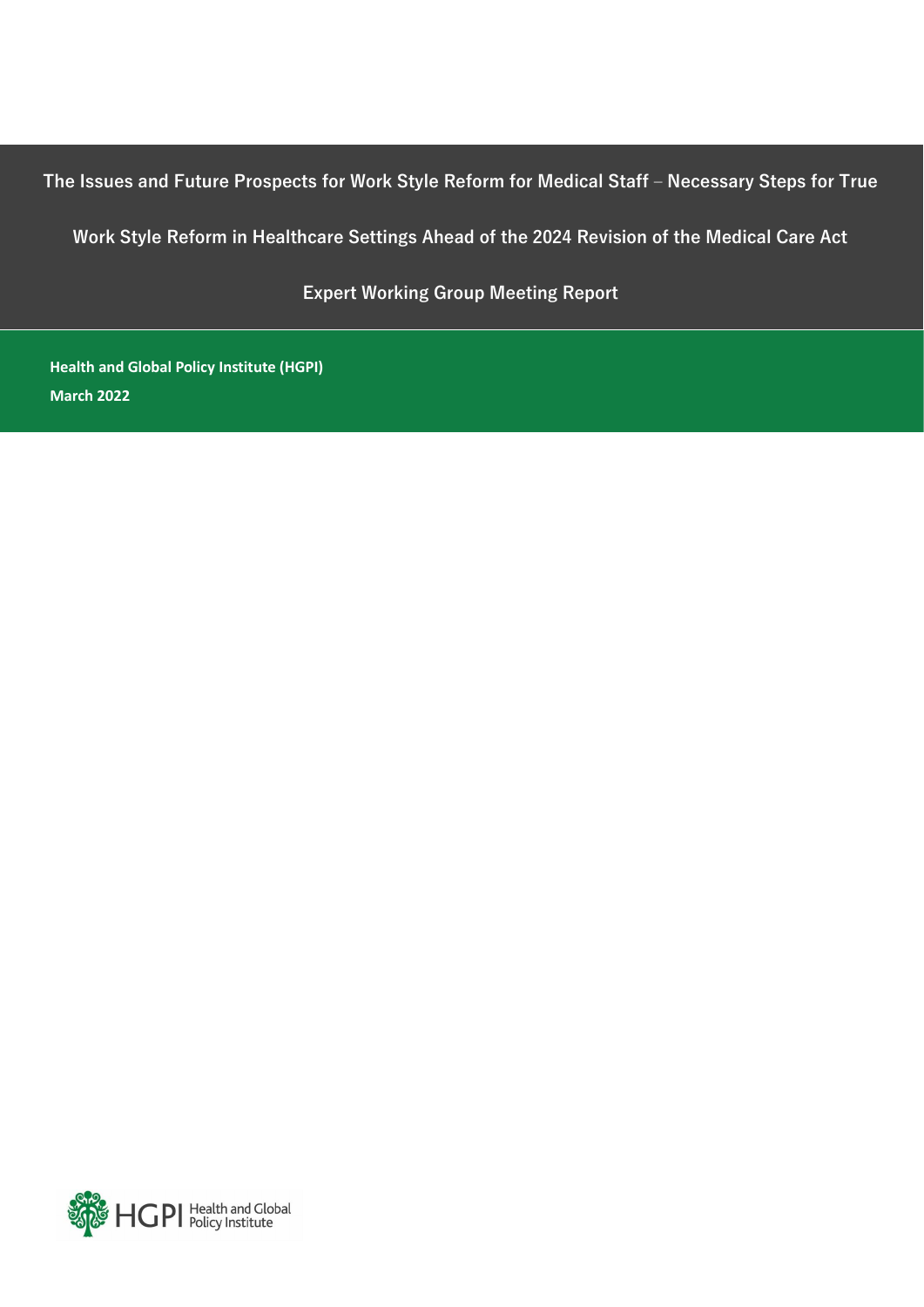

### **Project background**

As the population of elderly people in Japan continues to approach its peak in 2040, demand for healthcare and long-term care will continue to grow. At the same time, Japan urgently needs to resolve shortages of medical staff**<sup>1</sup>** and their uneven distributions across regions and fields of specialty. Given the limits on healthcare resources, society has started to recognize that work styles in the field of healthcare must be reformed to ensure safety and quality of care and to maintain a stable healthcare provision system. The Government has also established a study group on these issues where discussions have been advancing for the past several years. As a result, the May 2021 revision of the Medical Care Act will place an upper limit on working hours for physicians from 2024, a sign that work style reform is taking real steps forward. At the same time, the ongoing Coronavirus Disease 2019 (COVID-19) pandemic is further straining the field of healthcare by adding to the physical and mental burdens placed on medical staff. Reforming work styles is an inevitable step to securing sufficient medical staff, who are an essential element of the healthcare provision system. In the future, discussions on how to best structure the healthcare provision system to meet growing demand for healthcare and long-term care and on the work styles of medical staff will be the subject of growing attention.

In response to these societal trends, in FY2020, Health and Global Policy Institute (HGPI) conducted the "Survey on Optimizing the Roles and Work Styles of Japan's Healthcare Workforce in the Field of Non-Communicable Diseases."<sup>2</sup> It was a qualitative survey on challenges and future prospects for task shifting and task sharing for physicians and nurses. In that survey, we gathered positive examples of task shifting and task sharing between nurse practitioners or nurses who have completed training programs on specified medical procedures and physicians. It demonstrated that expanding nurses' roles can expand the scope of treatment and care provided to patients and those close to them, even in the absence of physicians, and create more time for those parties to spend with each other. The survey also showed medical staff felt that such practices improve prognosis and help patients recover faster. It also highlighted the reality that these measures only generated limited improvements in working hours and work content for medical staff.

Based on these findings and in recognition of the importance of continuing to gather evidence and stimulate discussions to support and advance policy discussions on work style reform for medical staff, we gathered specialists from each field in industry, Government, academia, and civil society with a focus on those involved in clinical practice, healthcare administration, and similar fields for a working group meeting under this fiscal year's theme of "The Issues and Future Prospects for Work Style Reform for Medical Staff Ahead of the 2024 Revision of the Medical Care Act."

 $1$  Medical staff: In this report, "medical staff" is not limited to people who hold nationally-recognized qualifications related to medicine and welfare like physicians, dentists, nurses, pharmacists, radiological technologists, physical therapists, and social workers; but also medical office workers and laborers, system engineers at hospitals, and anyone else involved in providing healthcare services at healthcare institutions or who is involved in their systems. Please note this report will use "medical specialist" when referring only to those professionals who hold national licenses and serve in specialized roles.

<sup>2</sup> Health and Global Policy Institute, January 2021. "Survey on Optimizing the Roles and Work Styles of Japan's Healthcare Workforce in the Field of Non-Communicable Diseases." [https://hgpi.org/en/research/ncd](https://hgpi.org/en/research/ncd-11.html)-11.html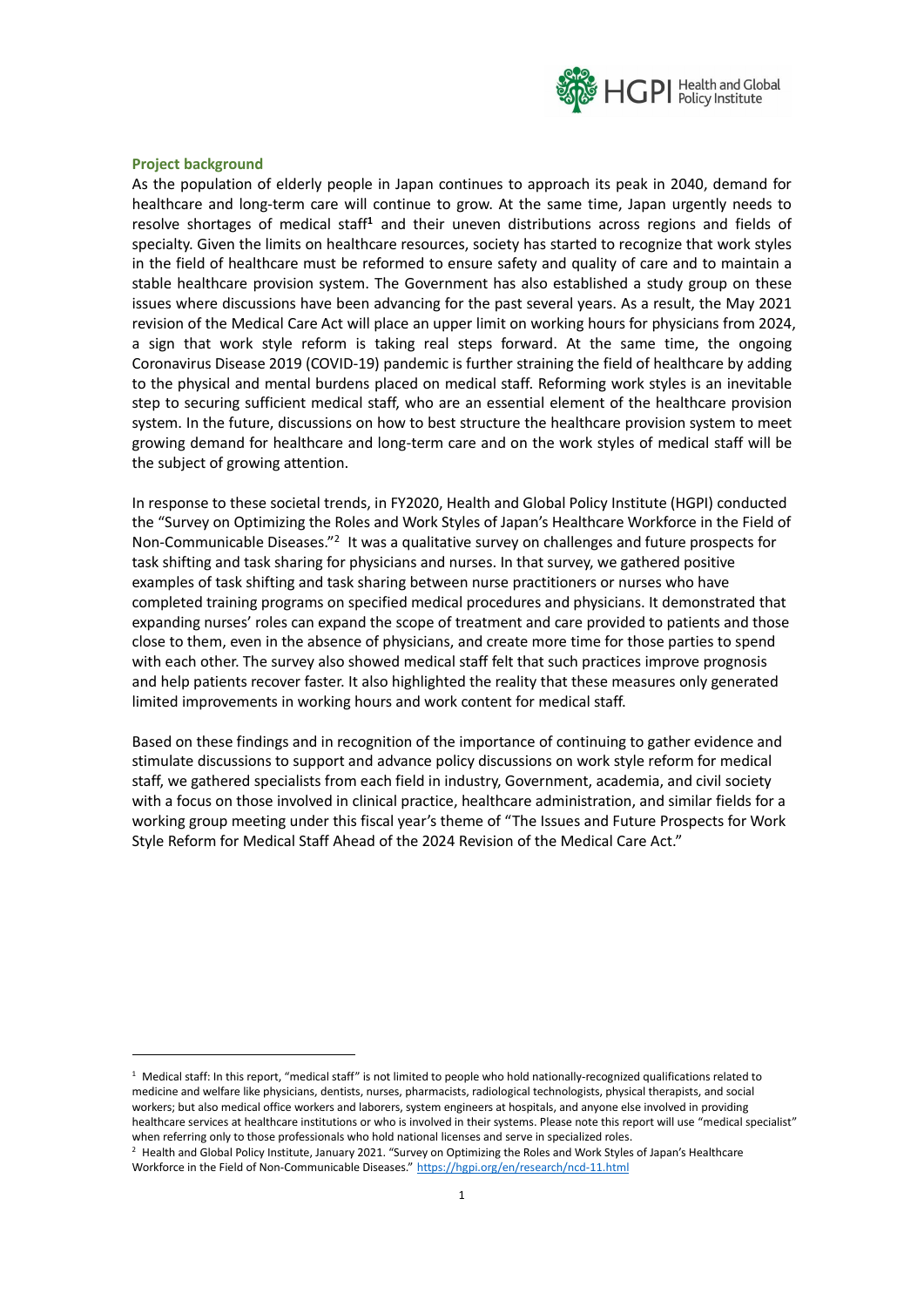

### **Purpose and objectives of this meeting**

The revision of the Medical Care Act going into effect in April 2024 will introduce measures to gradually reduce working hours for physicians. At this meeting, we discussed the creation of systems in real-world healthcare settings to change physicians' work styles, identified work style-related issues faced by other medical staff and people serving at healthcare institutions in multiple professions, examined solutions acceptable to both medical staff and patients, shared good examples, and discussed measures for expanding those practices horizontally. We also looked past 2024 to examine work styles for medical staff in the medium- to long-term and deepened the discussion on measures that will effectively ensure work style reforms truly take root in the field. Although "work style reform" is easy to say, this topic encompasses wide-ranging issues like improving healthcare provision system efficiency through Regional Medical Care Visions and other plans; addressing shortages in medical staff; and improving operational efficiency at each healthcare institution. Such a broad range of issues cannot be covered in general terms because there are various differences among healthcare institutions due to factors like region, specialty, and size. Recognizing this, we focused on internal reforms at healthcare institutions, particularly those providing acute care; discussed the gaps and issues among policy, ideals, and real-world healthcare settings; and examined solutions to those issues.

To make further steps toward achieving a sustainable healthcare provision system that provides medical staff work-life balance through work style reform while allowing them to utilize their skills and fulfill their roles to the utmost, and that continues to provide high-quality healthcare to patients and those close to them, HGPI would like to continue leveraging its position as a neutral party to stimulate discussions and contribute to policy progress.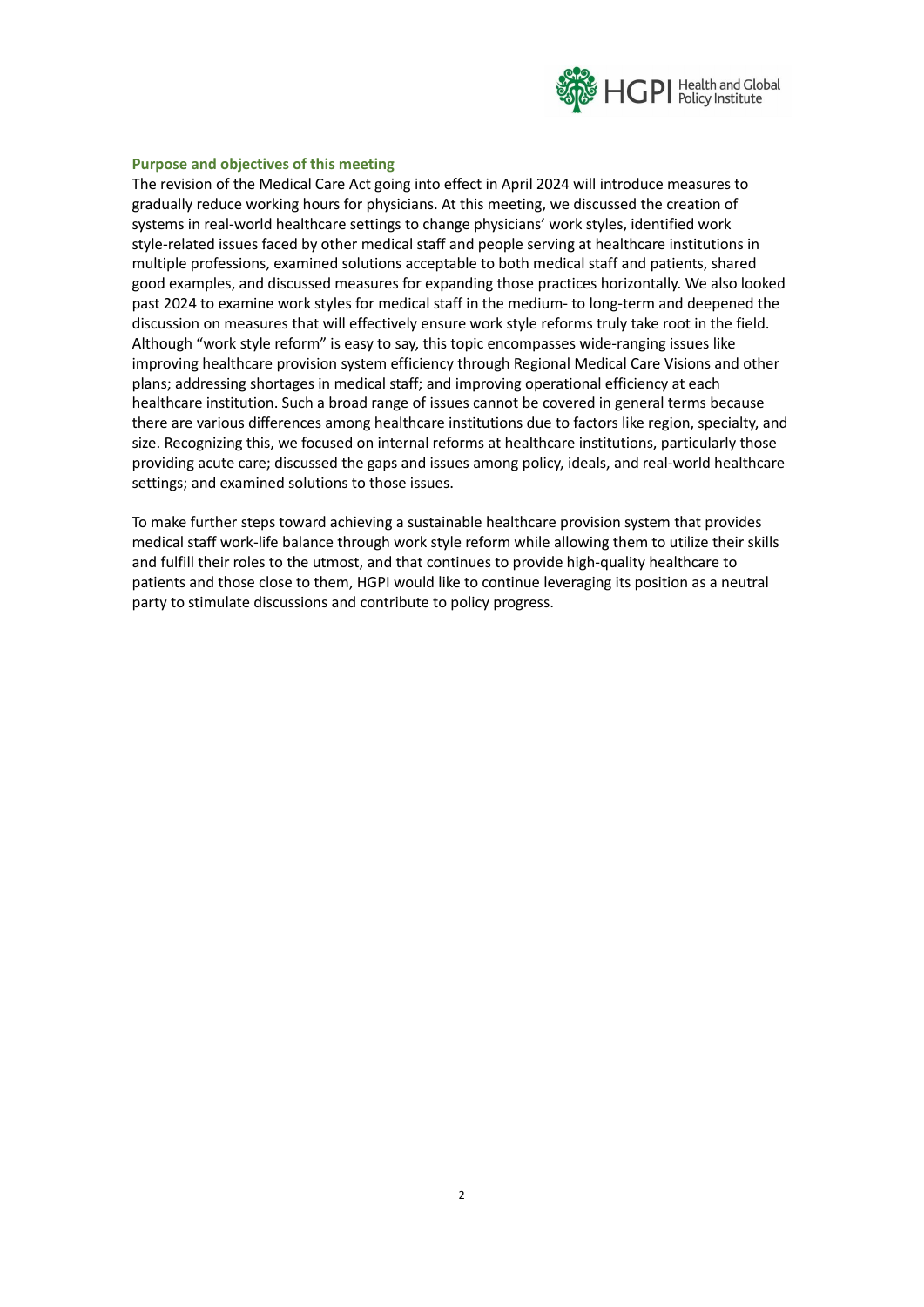

# **Executive Summary "Six Key Perspectives for True Work Style Reform in Healthcare Settings"**

As a result of the meeting, it became clear the following six perspectives are necessary to advance work style reform in healthcare settings.

**1. Achieve team treatment in which professionals from multiples disciplines cooperate from positions of equality**

It will be important to achieve successful collaboration between physicians and other medical specialists through smooth communication while maintaining psychological safety. While responsibility for providing the medical treatments themselves will remain with physicians, mechanisms for task shifting and task sharing must be established under the concept of "leadership from multi-professionals and followership from physicians" so substantial portions of procedural and decision-making duties are shifted to other medical staff across multiple disciplines and so workloads can be properly managed. Communication using tools like information and communication technology (ICT) and social networking services (SNS) is also effective.

**2. Utilize medical office workers, licensed social insurance consultants, and other outside specialists and encourage cooperation with private companies**

Using outside private companies and other third parties is an effective way to introduce administrative, procedural, and labor management as well as new technologies. In addition to expanding healthcare administration roles and utilizing licensed social insurance consultants and other professionals, collaboration with private companies that specialize in implementing ICT, business process reforms, and outsourcing will also be necessary. Flexible systems for incorporating such knowledge from third parties must be built within healthcare institutions.

- **3. Promote the internal analysis and revision of duties performed within healthcare institutions** Organizational structures and operations vary among healthcare institutions, so there are limits as to which work style reform models can be applied universally. This means each healthcare institution must envision the ideal reforms based on an internal understanding of duties performed by its medical staff, and then standardize and optimize operations by introducing ICT, task sharing, task shifting, and similar measures. When doing so, it will be effective if medical staff members step into leadership roles in promoting work style reforms after reaching a shared understanding and awareness toward the objectives of those reforms.
- **4. Bridge gaps in attitudes toward work style reform among medical staff from different generations or fields and promote changes in awareness**

To bridge gaps in awareness toward work styles and scopes of duties among generations and disciplines and to advance measures for work style reform, medical staff and related professionals in multiple disciplines must express their shared goal of providing high quality medical and nursing care and cooperate on examining methods of reducing overhead duties and providing more efficient, effective care. It will also be necessary to develop high-quality educational practices and human resources to promote optimal human resource allocation and task shifting in the medium- to long-term.

### **5. Promote greater awareness toward work style reform among top administrators**

To advance work style reforms, leadership from the top administrative levels at healthcare institutions will be crucial. It is likely high-level administrators can be encouraged to get involved if best practices are shared and expanded horizontally in an evidence-based manner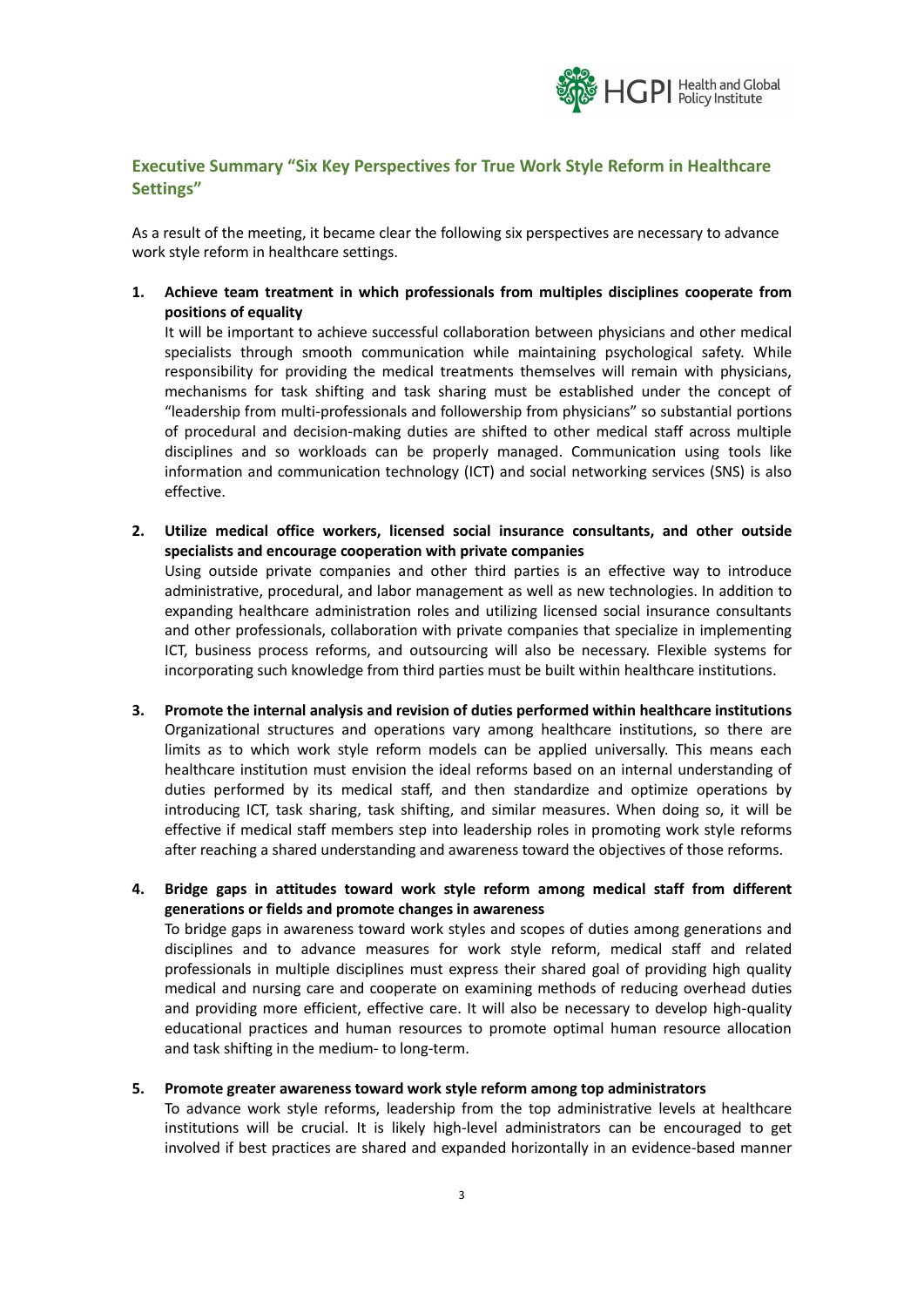

by academic societies and similar bodies, or if financial incentives are created, such as through budgetary measures from the Government. Developing standardized toolkits and sharing know-how with the objective of grasping real working conditions at healthcare institutions may also help top managers implement work style reforms.

### **6. Encourage appropriate medical consultation-seeking behavior among the public**

When implementing work style reforms for medical staff, it will also be important to encourage appropriate medical consultation-seeking behavior among the public, who are the recipients of healthcare. There are various measures that will be effective for accomplishing this. The public could be sent the message, "Ensuring the safety and quality of healthcare and protecting it in the future will require everybody to protect healthcare together" and be provided with information for fostering correct understanding toward the need for work style reform among medical staff. Systems for consulting healthcare providers and that enable cooperation among healthcare institutions in communities could be established. Finally, a structural approach model that encourages appropriate medical consultation-seeking behavior, such as by consolidating minor emergencies at primary healthcare institutions, could be developed and expanded horizontally.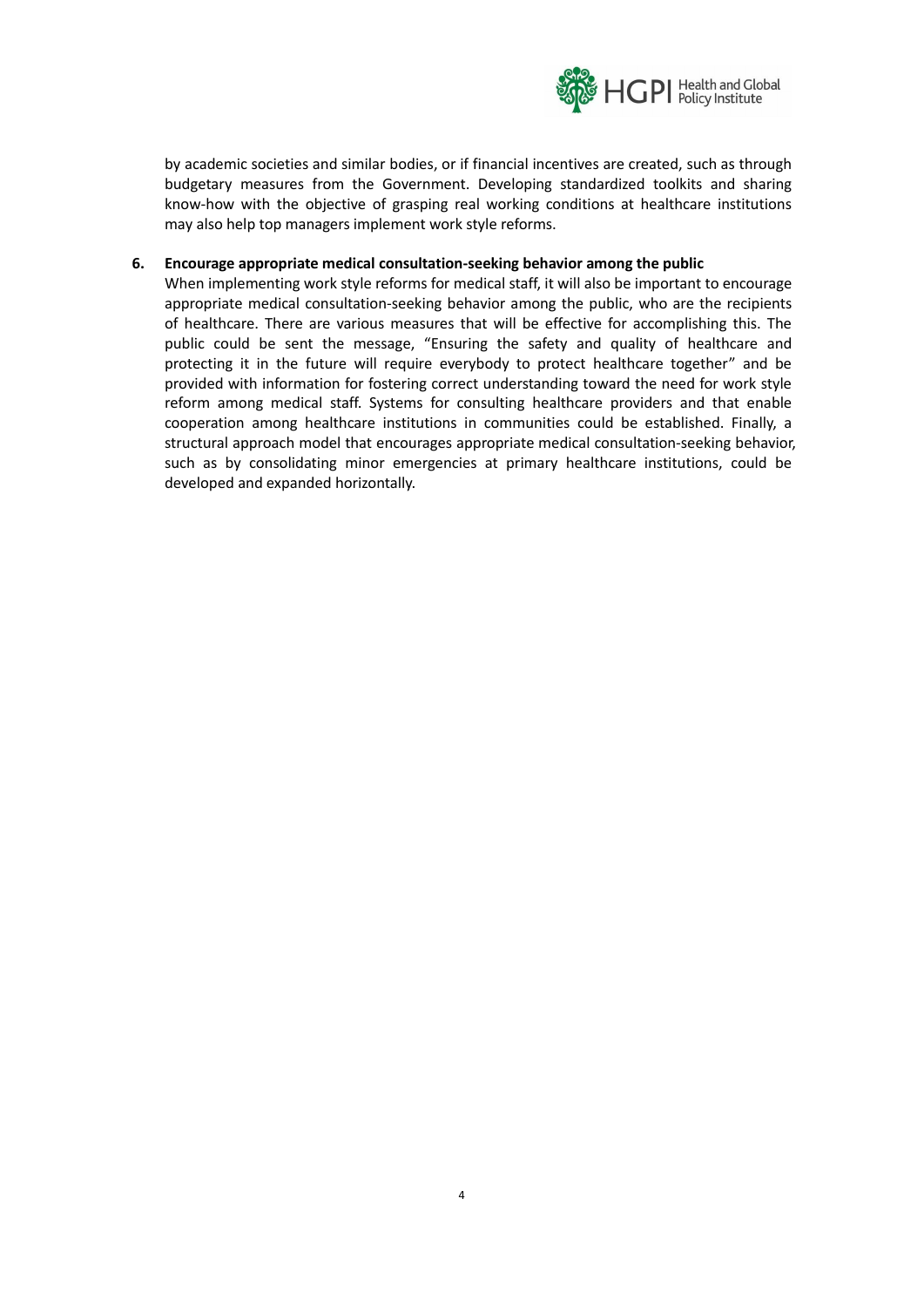

# **Opening remarks Greetings (Through video presentation) Hanako Jimi (Member, House of Councillors)**

This meeting is a valuable opportunity to hear opinions from all the experts here today regarding work style reforms in healthcare settings ahead of the revised Medical Care Act going into effect in 2024.

In the past, the concept of "jobs" did not apply to the field of healthcare, and it is safe to say the system for managing working hours was frail. While great progress in reforming work styles has been made in other industries over the past decade, the healthcare industry has remained isolated. Recently, 40% of medical students are women, and greater emphasis is being placed on establishing work-life balance.

Measures like a review of physician training programs like the student doctor program or to promote task shifting and task sharing were successfully included in the revised Medical Care Act. Right now, the organizations responsible for those measures are working rapidly to be prepared.

It is also important to implement work style reforms at university hospitals and similar facilities. Although the Ministry of Education, Culture, Sports, Science and Technology (MEXT) launched a research study to provide the necessary financial support, circumstances have changed drastically due to the COVID-19 pandemic. I will be grateful to hear your constructive opinions regarding the difficult proposition of implementing balanced work style reforms for Regional Medical Care Visions as a whole. I hope this project will serve as a driving force that helps us come together and change the medical community, pass the wonderful profession of "physician" down to the next generation, and carefully protect regional and national healthcare.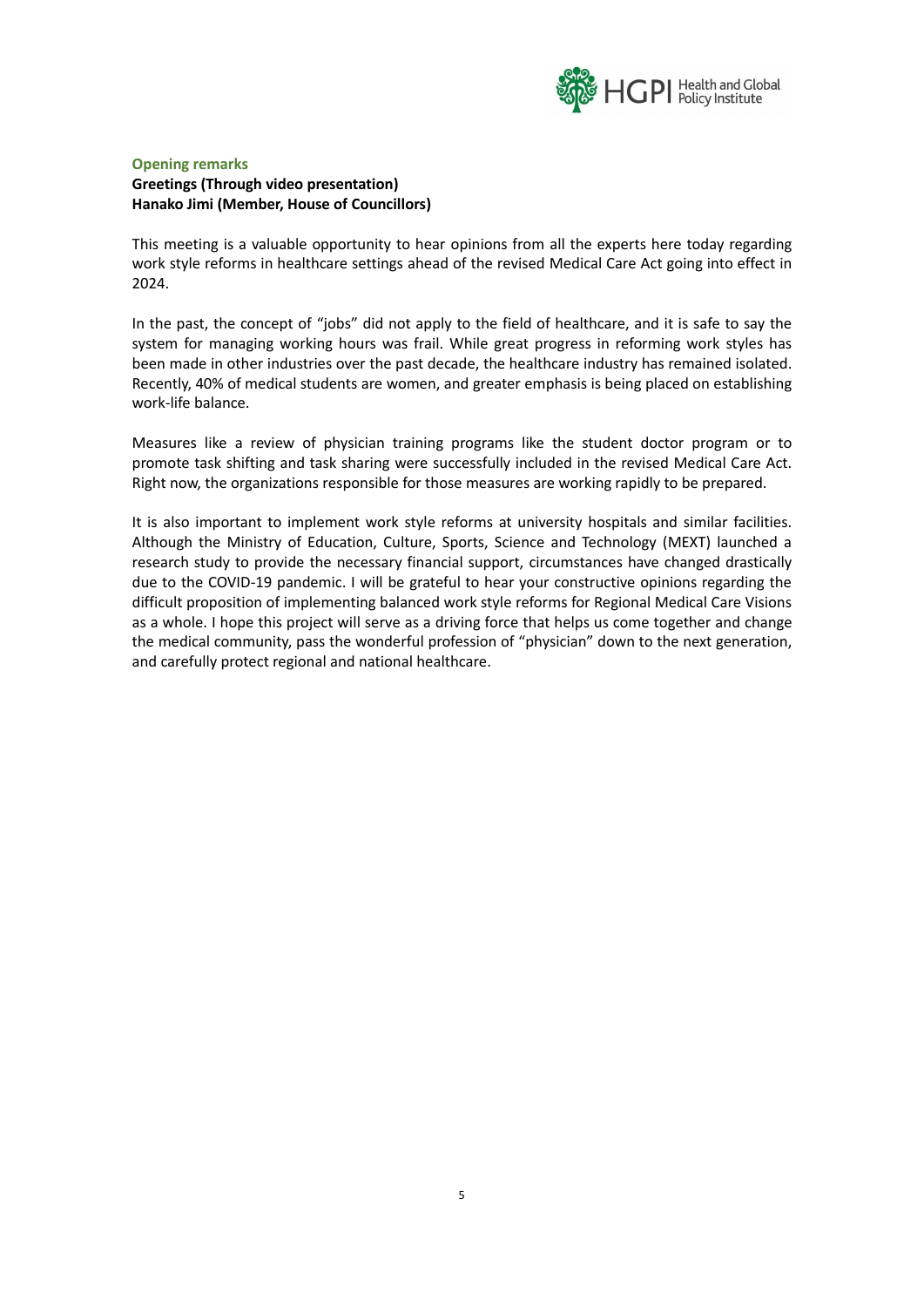

# **Introduction: Reforming the Work Styles of Medical staff for the Sake of Patients and Other Healthcare Beneficiaries**

### **Ikuko Toyoda (Chairperson, NPO Kakehashi)**

While raising a child and working full-time at a hospital as a medical office worker, I lost my son due to a medical accident. He was five. He was admitted to the hospital in the middle of the night for severe abdominal pain. We waited, but were unable to see a doctor. He went into cardiac arrest in his hospital room and was later pronounced dead. The attending physician had no idea that there was a child in critical condition in one of the rooms, and had been busy seeing the many patients with minor symptoms who had been brought to the emergency room.

A whistleblower at the hospital reported my son's medical accident and it received wide coverage in newspapers as, "Ignored by hospital, boy dies due to intestinal obstruction." Later, I received a sincere apology from the staff and learned various things about the circumstances at the hospital. I came to feel that the medical staff had been secondary victims.

These events led to my participation in various Ministry of Health, Labor and Welfare (MHLW) study groups on introducing a medical accident investigation system. My role was to share a patient's perspective. I later participated in study groups on work style reform for physicians and other groups. One group I am currently participating in is the Consortium for Accelerating the Development of Artificial Intelligence (AI) in Healthcare.

The Roundtable on Promoting the Effective Use of Healthcare has issued five directives in the "Citizen's Project on Protecting Lives and Healthcare," which are: (1) prioritize efforts for relieving the concerns of people receiving healthcare and their families; (2) broadly inform the public about the current crisis facing those on the frontlines of healthcare; (3) introduce, publicize, and encourage widespread use of emergency consultation services provided over the phone or online; (4) provide trustworthy healthcare information in easily accessible formats; and (5) thoroughly implement team treatment practices and establish a consultation system for people receiving healthcare and their families.

Organizations like the Japan Council for Quality Health Care and the Japan Medical Safety Research Organization are also participating in the Consortium for Accelerating the Development of AI in Healthcare. However, it is estimated that many accidents are still happening where we cannot see them, and it has been pointed out that for the sake of both medical staff and the public, it will be necessary to establish a support system for medical specialists who must provide medical care under extreme conditions. It has also been emphasized that instead of jumping onto the latest technologies like diagnostic imaging support and surgical robots, now is the time we must consider how to introduce AI to maintain healthcare quality and safety because there are limits on physicians' working hours due to work style reforms.

While I was originally a medical office worker myself, I have been participating in a consultation service on healthcare safety after experiencing the medical accident in 2005. Since a reimbursement for reinforcing the patient support system was added to the medical service fee schedule in 2012, I also now play a role in the patient support system as a medical dialogue promoter. In the future, we must also build a system for collaboration among physician administrative assistants, medical information managers, medical dialogue promoters, and other medical staff members without specialist qualifications.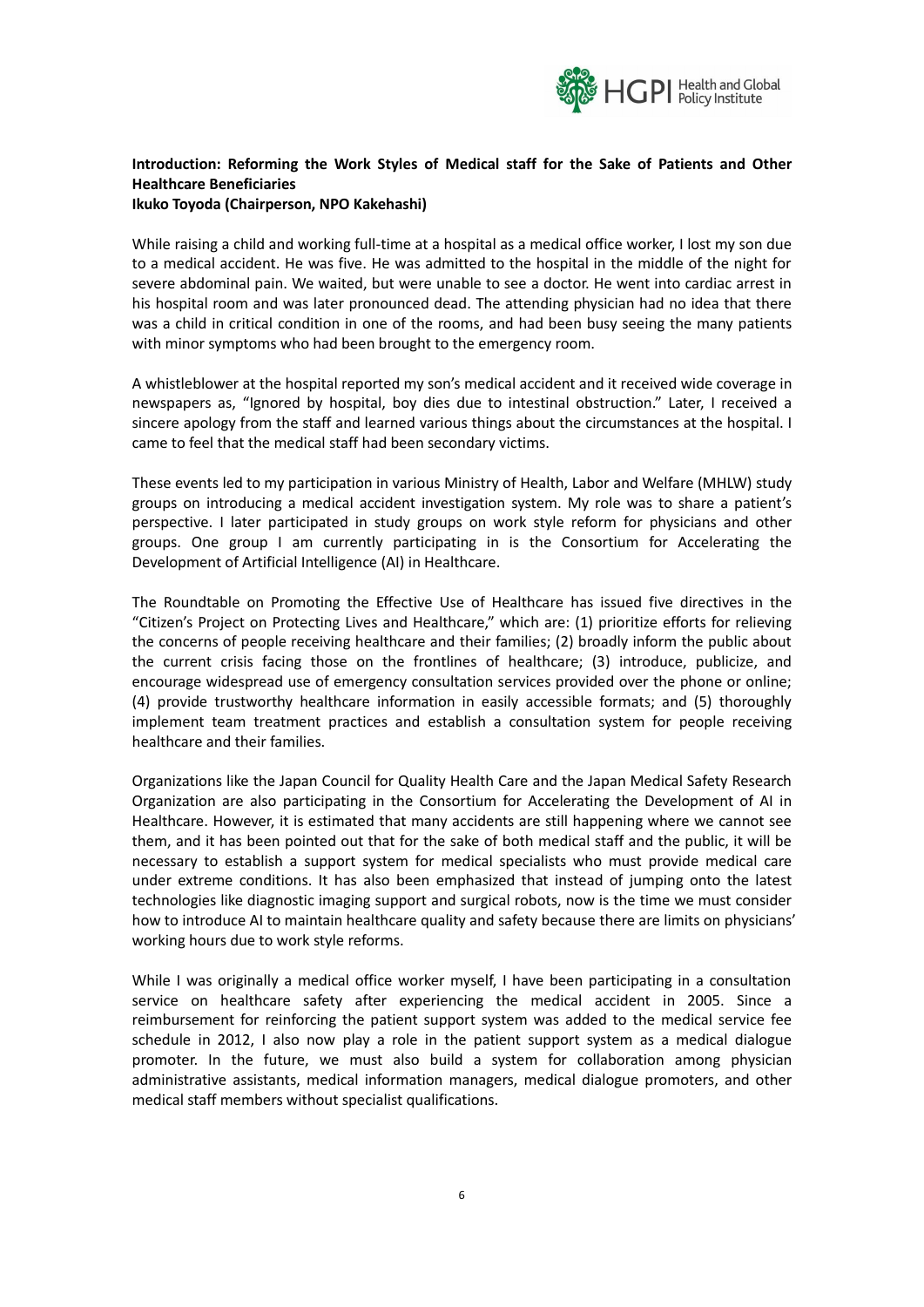

# **Discussion 1 "Current Circumstances for Medical Staff Work Reform and Issues Unique to Healthcare Settings"**

## **Factors hindering work style reform in healthcare settings include the large number of irregular duties and organizational structures that span multiple professions and departments**

- $\triangleright$  The "Report on the State of Hospitals, 2015-2016" presented by the All Japan Hospital Association identifies the following three characteristics of healthcare settings. Of these three factors, (1) and (2) in particular can be considered significant obstacles to work style reform.
	- 1. Duties are not uniform. They change continuously according to patients' conditions (and include discontinuation, addition, and modification of treatments), and the number of irregular tasks is extremely large.
	- 2. Many people serve in multiple departments across organizations. They do not work at fixed times or places, and they are always on the move.
	- 3. Frequent changes in the healthcare system and health insurance system must be responded to.

**Many diagnostic errors are rooted in the severe working conditions or work styles of medical specialists. Measures and environmental improvements that prevent diagnostic errors are needed to improve diagnosis quality and ensure patient safety.**

- $\triangleright$  It has been reported that only a tiny amount of all diagnostic errors are caused by lack of knowledge or technical ability among medical specialists. Many diagnostic errors are caused by the effects of cognitive bias  $-$  in other words, when medical specialists are misled by convenient interpretations (Graber et al., 2005<sup>3</sup>). Medical specialists must be aware of cognitive bias and of situations where one is more likely to be influenced by it, and steps must be taken to establish work environments that reduce the influence of cognitive bias to prevent diagnostic errors.
- $\triangleright$  When someone is tired, has not slept, or feels over capacity, they are more susceptible to cognitive bias. In the National Health Services (NHS) in the U.K., a campaign for new HALT (hungry, angry, late, and tired) was conducted at Guy's Hospital and St. Thomas' Hospital to promote breaks for medical specialists during working hours. Workshops and lectures aimed at improving medical specialists' health and wellbeing were also held.
- $\triangleright$  Medical specialists must be made aware that diagnostic errors are more likely to occur due to severe work environments and cognitive bias. Those who make diagnostic errors must have the perspective that their actions ultimately led to a diagnostic error.

# **Analyzing the everyday tasks performed by medical specialists shows tasks other than medical practice and care consume a large proportion of their time, and that schedules can be made more efficient using task shifting and new technologies**

- $\triangleright$  Starting in 2018, a study has been conducted to examine actual working conditions for nurses that includes perspectives on AI, robotics, and task sharing and aims to identify burdensome tasks or tasks that nurses would like to delegate. A survey conducted in January and December 2020 among four nurses in two medical wards and two surgical wards of a university hospital measured how much time was spent on each task by shadowing them throughout the day. Most time was spent on directly providing care to patients, followed by movement within wards.
- ➢ Regarding tasks that nurses would like to delegate to AI or robots in the ward for treating moderate cases of COVID-19 (especially in the "red zone"), respondents selected "Cleaning corridors and disinfecting floors and walls," "Transferring items in and out of the red zone,"

<sup>3</sup> Graber, M. L., Franklin, N., & Gordon, R. (2005). Diagnostic error in internal medicine. Archives of internal medicine, 165(13), 1493–1499. https://doi.org/10.1001/archinte.165.13.1493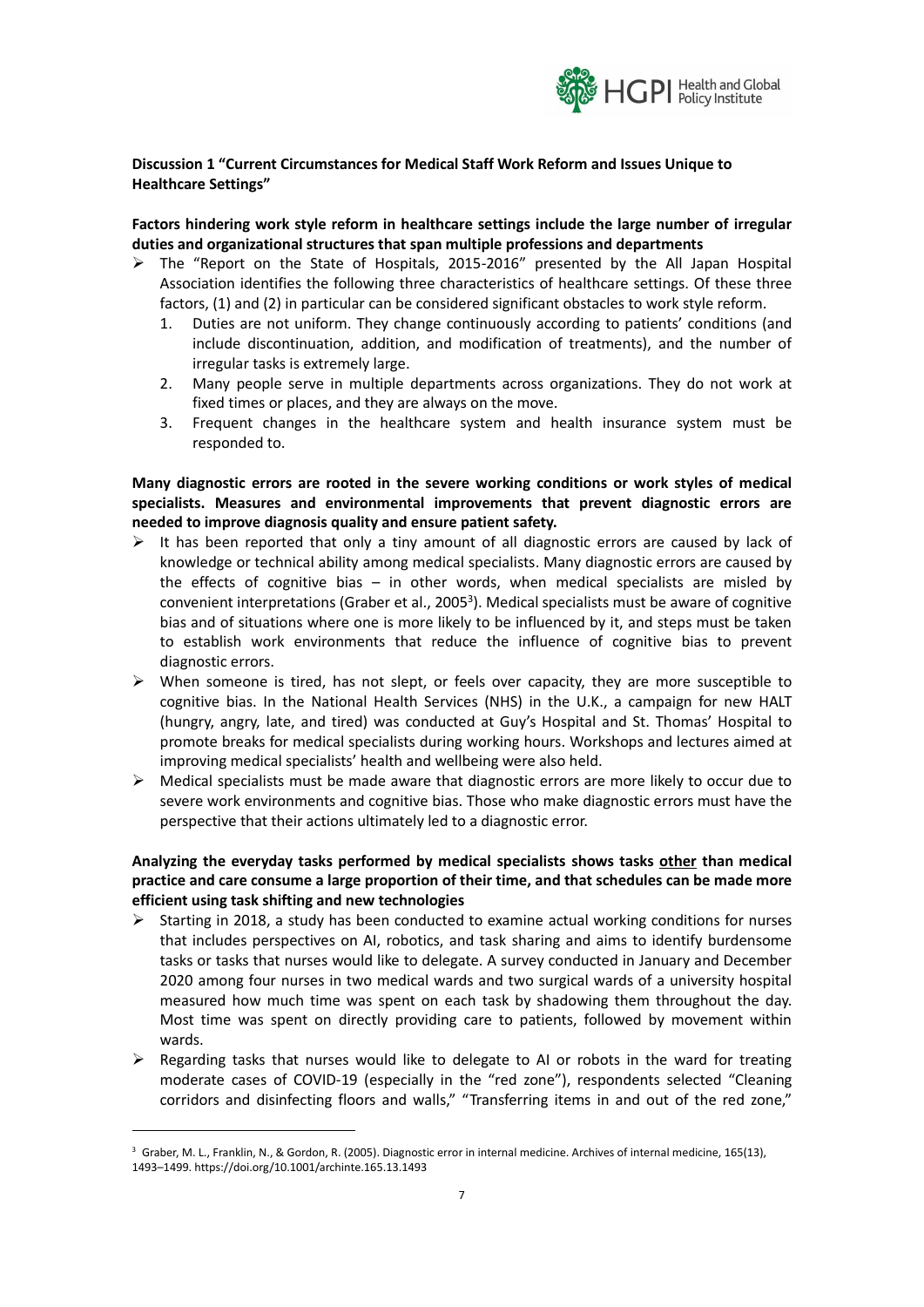

"Watching over and supporting patients with delirium or dementia," "Notifying patients at mealtime and other events," and "Providing assistance when operating negative pressure isolation wheelchairs and stretchers." It is desirable that tasks which are not necessarily associated with direct medical care are shifted to robotic assistants and AI, such as transporting items or confirming information, so nurses can concentrate on providing nursing care.

# **Awareness toward the need for work style reform and new policies and systems is insufficient among medical staff other than those in leading administrative roles at healthcare institutions. True work style reform and changes in attitude in the field are needed.**

- $\triangleright$  The bottleneck for information regarding work style reform is that hospital doctors lack sufficient awareness toward the topic. Although there are many lectures for management, methods of conveying relevant information to hospital doctors have not been established. As a result, attitudes in real-world clinical settings are not changing. To ensure healthcare remains safe, it will be necessary to advance reforms while providing accurate information to hospital doctors.
- $\triangleright$  Even after final decisions regarding systems have been made, there are still people in the field who say they do not know what they are supposed to do. It seems information is not reaching those working in healthcare settings. Although it has been decided that the revision to the Medical Care Act will go into effect from April 2024, it will be important to build out operations until systems are complete. This includes establishing detailed rules and deciding which organizations will perform which tasks.

### **There are gaps in awareness toward work styles among medical specialists, with generation gaps being particularly large**

 $\triangleright$  Among physicians in their 60s and 70s, many feel that working outside of office hours is natural for anyone involved in healthcare. On the other hand, among younger physicians, there are many people who want to focus on work during working hours while maintaining ample leisure and family time. As time goes by, attitudes are shifting dramatically.

# **There is great diversity in types of healthcare institutions and their characteristics, so it will be necessary to examine circumstances at each institution and implement internal work style reforms tailored to each organization**

- $\triangleright$  There are many different work styles among physicians and they vary according to region, specialty, and individual. It is because the optimal model differs from institution to institution that it will be crucial for each institution to consider internally which model is the best fit.
- $\triangleright$  The fewer physicians and the more overtime served at an institution, the greater its need for work style reform. However, the more severe the work environment, the harder it is to implement reforms. Determining how to address this gap is an issue that must be addressed.
- $\triangleright$  From the perspectives of medical staff, the existing frameworks are not functioning effectively. To achieve more effective organizational operations, it will be necessary to grasp current circumstances, sort issues, and provide management.

## **Handling highly confidential, personal information creates high hurdles for information collaborating using new technologies, and healthcare institutions lack human resources for ICT**

 $\triangleright$  Owing to the nature of how private, personal information is handled at healthcare institutions, concerns regarding security are making it difficult to gain understanding among medical staff. This is creating a bottleneck for advancing work style reforms. There are high hurdles for improving efficiency using cloud technology and other ICTs to optimize internal operations at healthcare institutions or to coordinate information with third parties. Each healthcare institution will have to review practices for handling personal data safely when collaborating with third parties and take steps to ensure third parties stay compliant with guidelines.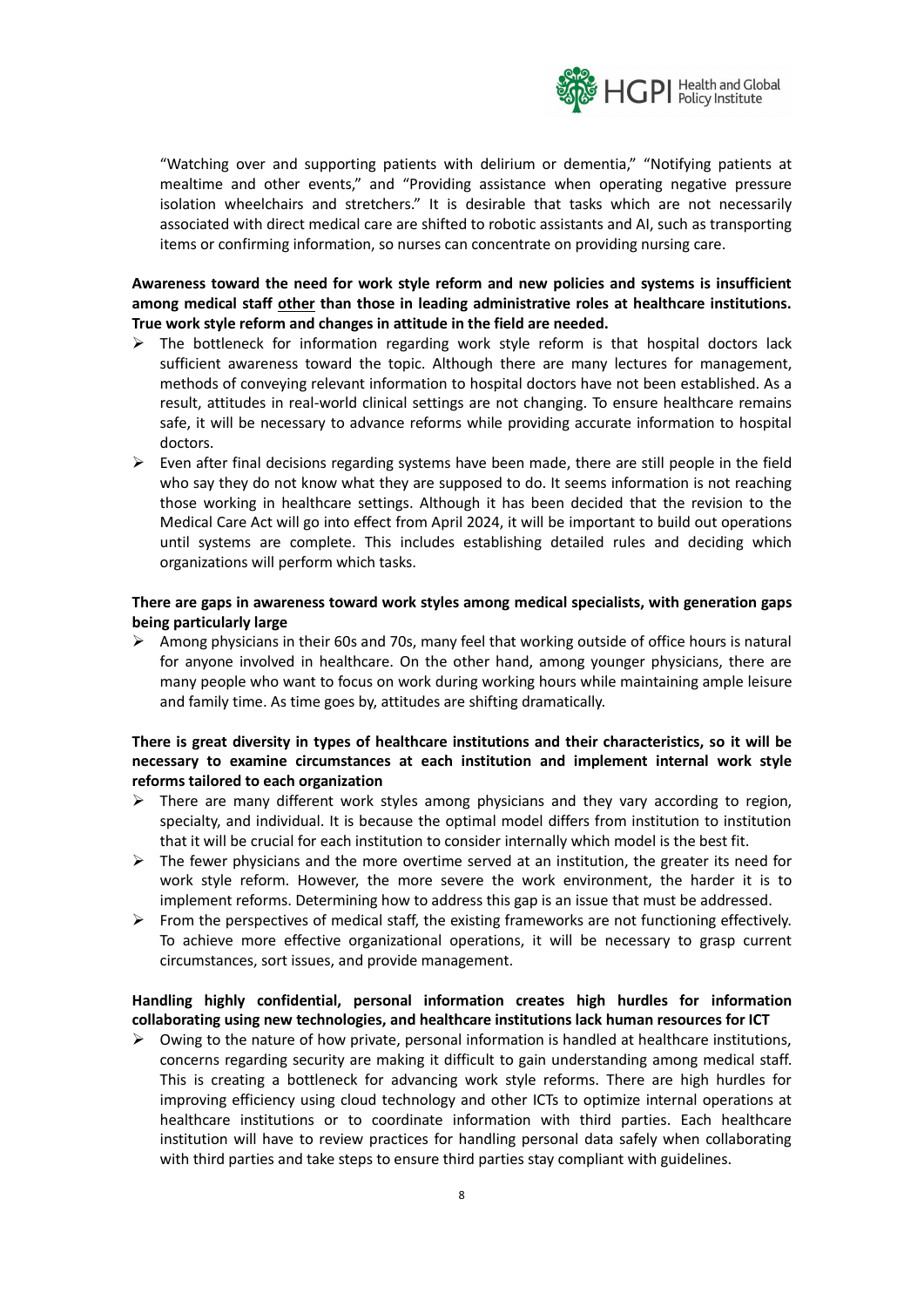

➢ There are no specialists at healthcare institutions other than medical specialists. These institutions lack personnel who can teach others how to use digital tools, and there have been repeated troubles related to the internet environments set up at university hospitals. The attitude that one cannot assign a budget to a tool that one cannot see has become fixed, and digital tools cannot be operated without outside specialists.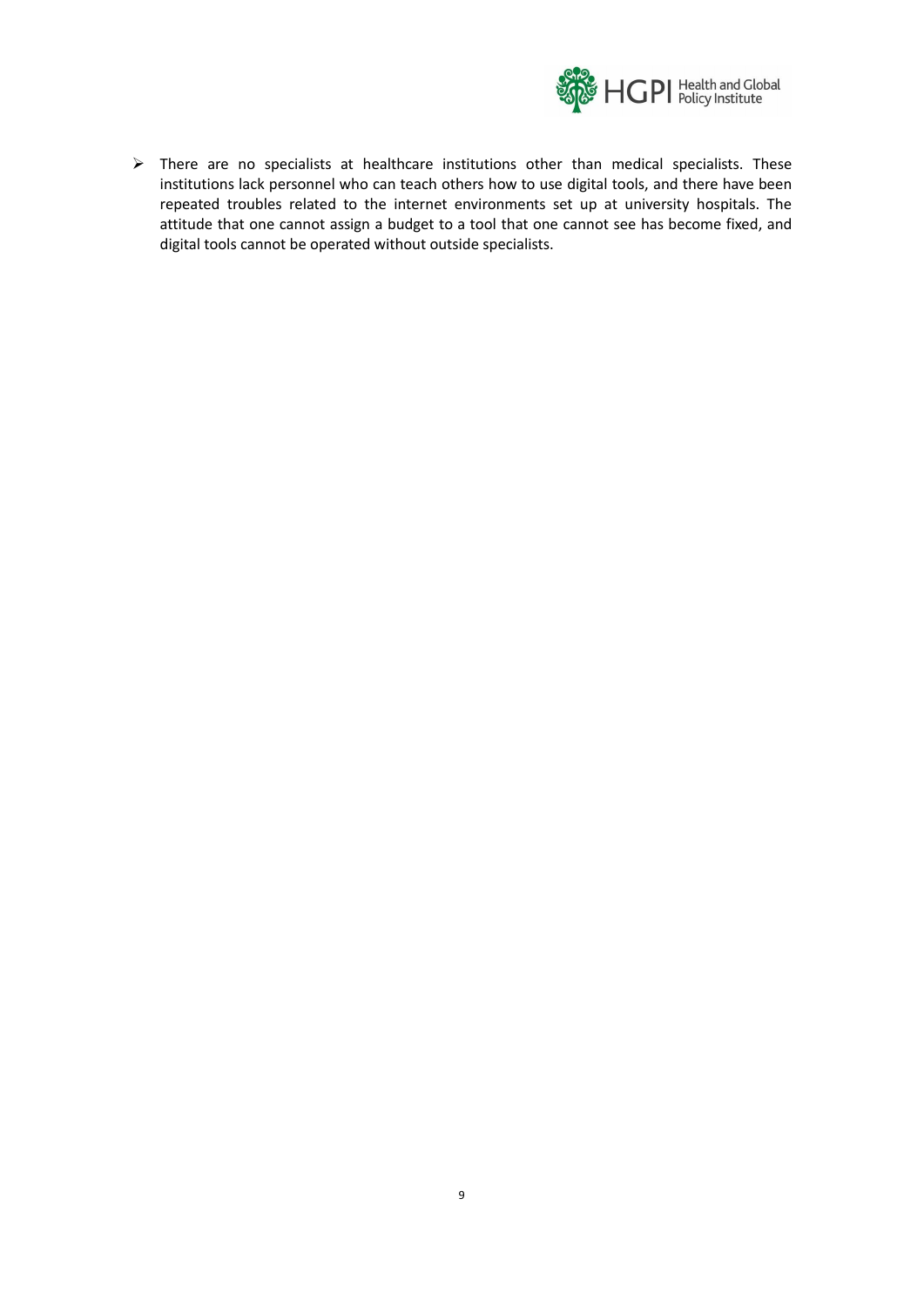

### **Discussion 2 "Necessary Means And Solutions for Work Style Reform in Healthcare Settings"**

Regarding effective means for reforming medical staff members' work styles, there are vigorous policy discussions on promoting team treatment, reviewing the work styles and roles of each medical staff member (including task shifting and task sharing), and the use of innovative technologies such as ICT and AI. However, one encounters many difficulties when attempting to implement reforms in busy healthcare institutions. In fact, there are only a limited number of actual examples in which measures were introduced and efficiency was improved to address issues previously discussed in "Current Circumstances for Medical Staff Members' Work Reform and Issues Unique to Healthcare Settings."

The working group held a discussion that delved deeper into what will be needed to achieve true work style reform in actual healthcare settings, which is described below. Good examples for each theme are also included.

#### **Promoting team treatment**

To provide efficient and safe healthcare, healthcare must be faced in teams, not just by individual physicians. Collaborating across multiple professions and with patients and their families is important.

#### *Measures to make team treatment work more effectively*

- $\triangleright$  When promoting multidisciplinary cooperation, some say physicians can be difficult to talk to. Instead of viewing the physician as the sole leader, it is important to have senses of leadership and followership based on each team member's role within the team and to establish effective task shifting and task sharing practices among physicians and other professionals in an objective, structured manner.
- $\triangleright$  Better workload management is certain to decrease physical and mental fatigue and enhance healthcare safety and quality. While physicians will be responsible for medical practices themselves, it will be necessary to promote the delegation of tasks and authority during medical consultations, with multi-disciplinary professionals having a sense of leadership and physicians having a sense of followership. This will make it possible to transfer substantial portions of procedural and decision-making duties to people in various positions.
- $\triangleright$  Technology can be useful for enhancing the effectiveness and efficiency of collaborative operations in team treatment, like when used to hold online departmental conferences or coordinating and sharing information over chat tools or communication tools. Using chat tools, users can send messages at times that are convenient for them, making it easier to ensure psychological safety within multidisciplinary teams. Furthermore, smartphone usage has become common in everyday life, so the use of smartphones presents relatively low hurdles for medical staff of all generations. ICT should be introduced while communicating its effectiveness and how it improves efficiency. When doing so, sufficient consideration should be given so people in age groups and professions who are not used to ICT do not get left behind.

## **Utilizing outside specialists not involved in healthcare-related duties and collaborating with private companies**

Expanding the scope of duties for medical office workers will result in dramatic changes to the work environment in the field of healthcare, especially if their skills and knowledge in management and digitization are improved and utilized. It can also be effective to rely on outside specialists like licensed social insurance consultants, who can inspect and analyze labor situations at healthcare institutions and provide practical advice. Outsourcing to or collaborating with private companies is also effective for utilizing new technologies or operational management and personal service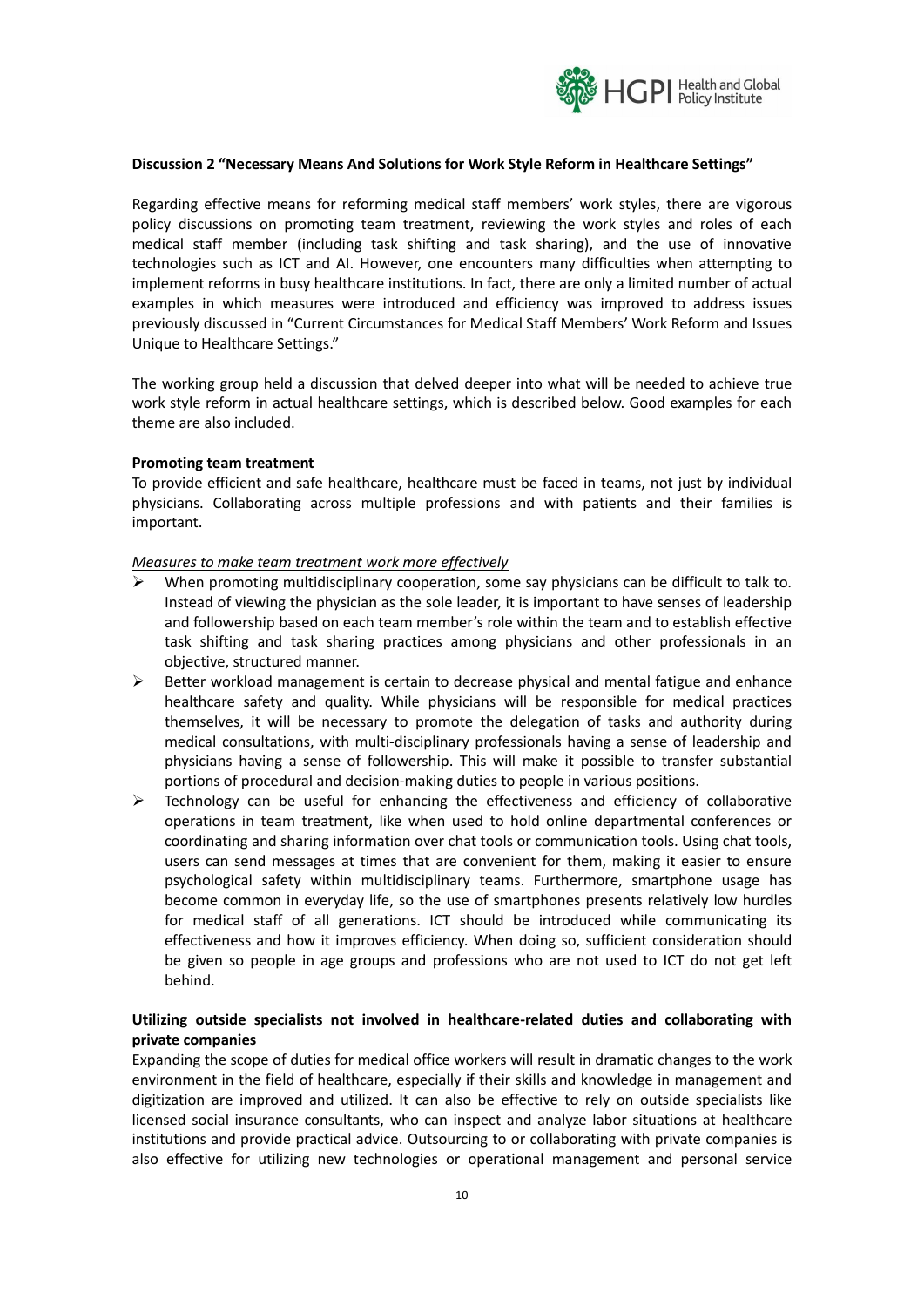

methods. However, it will also be necessary to establish environments and build awareness within healthcare institutions so knowledge from third parties can be accepted and utilized.

## *Good examples of task sharing among medical office workers*

Reverse referrals (when physicians refer patients whose condition has stabilized back to their original family doctor or local healthcare institution after treating them through a referral) are a representative example of task-sharing in communities, but there were issues due to heavy workloads for physicians. That burden can be lightened if writing reverse referrals and providing patients explanations on the process are shifted from physicians to medical office workers. In fact, this form of task-shifting from physicians to medical office workers resulted in a 20% increase in reverse referrals.

### *Forms of support provided by licensed social insurance consultants*

Labor Environment Improvement Support Centers are located in all 47 prefectures and are staffed by licensed social insurance consultants who can serve as advisors on labor and provide practical advice on improving work environments. The MHLW and each Labor Environment Improvement Support Center recommend healthcare institutions seek assistance at these centers to prepare their work environments for when the revised Medical Care Act comes into effect in April 2024. This will allow them to receive advice on improving work environments from the perspectives of licensed social insurance consultants, who can inspect and analyze work content, find ways to supplement human resources efficiently to address personnel shortages, and introduce ICT. It is also recommended these Centers are utilized when creating plans to shorten working hours for physicians and when preparing for evaluations conducted by the Center for Healthcare Institution Work Environment Evaluation.

# *Utilizing private third-party companies when introducing operational reforms or new technologies*

- The use of new technologies to improve workplace efficiency is advancing in various settings.
	- $\checkmark$  A test run of a system called the Tele-Intensive Care Unit (Tele-ICU) is currently underway. It allows one physician to monitor around fifty people by linking three or four Intensive Care Units (ICUs) online. It is also possible to make use of time differences and have physicians stationed abroad monitor patients during local afternoon hours. Tele-ICU systems have already become widespread in the U.S.
		- $\checkmark$  Health technology and services can be enhanced with AI to reduce workloads for medical specialists, such as by automating electronic medical record data entry or by providing diagnostic assistance through image and video analysis.
- $\triangleright$  Digital Transformation (DX) and ICT utilization are advancing, but instead of introducing them independently at healthcare institutions, it is also possible to use outside specialists or private companies to introduce them after analyzing and restructuring operational processes.
- $\triangleright$  Although schools, healthcare institutions, and municipal governments are smaller in scale than major corporations, specialized and easy-to-use cloud-based services for institutions like these have been introduced in recent years.
- ➢ In addition to utilizing ICT and AI, helpful examples can also be found by taking a slightly broader perspective and examining other industries and private companies. For example, one can look to good examples of work style reform in personal services in other industries. It is also useful to consider engaging in information exchange with nearby healthcare institutions or having personnel exchanges with the private sector.
- $\triangleright$  Due to a lack of financial and human resources, certain healthcare institutions are not necessarily able to replicate good examples of operational reform. Schemes are necessary to improve their capacity to respond to work style reform and adopt ICT, such as by organizing operations and dividing tasks with help from outside specialists and private companies.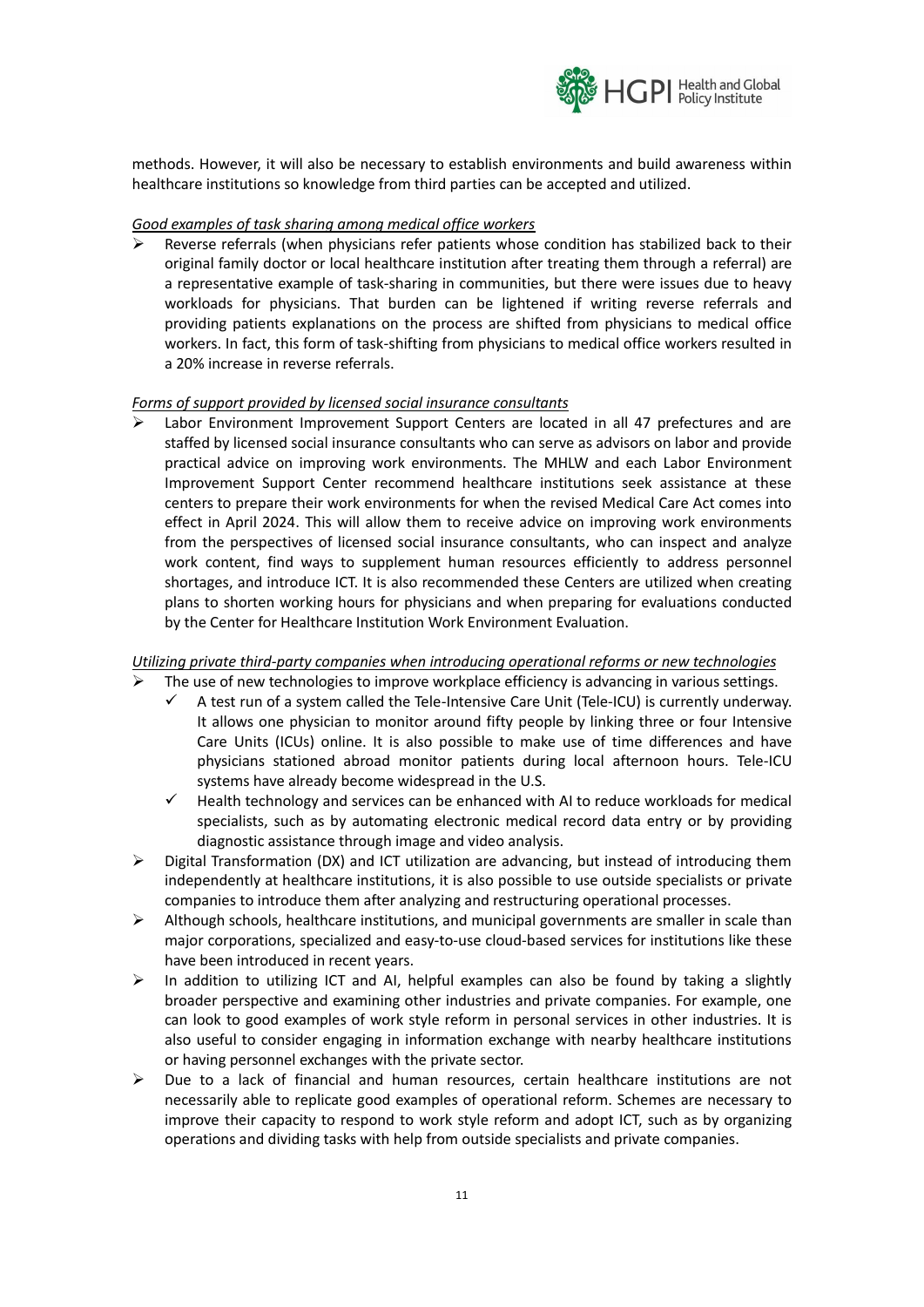

### **Grasping internal operations and leadership in healthcare settings**

To implement objective, effective measures, it will be necessary to visualize actual working conditions for medical specialists and to present data on the effectiveness of burden reduction measures. It will also be important for medical staff to share their awareness and objectives with each other and to cooperate on standardizing work practices and improving efficiency. While collaborating with third-party specialists and companies can be useful, the key success factors will be internal understanding of the unique circumstances at each institution, as well as internal attitude changes and leadership. Initiatives like these have resulted in more efficient work styles and greater satisfaction among both medical staff and patients.

### *Good examples of reducing workloads for medical specialists by examining and revising their duties*

- Using methods from production management, the content and time spent by physicians was visualized. This made it possible to determine if hiring additional part-time staff to work certain hours would be sufficient and for additional, waste-free measures to be considered.
- $\triangleright$  A survey was conducted at several healthcare institutions to see who was performing which tasks. Results were compiled into a table and discussed, and certain tasks were shifted. For example, the transport of equipment and supplies for surgery and anesthesia to operating rooms was shifted from nurses and anesthesiologists to cleaning staff. This halved changeover time between surgeries and reduced the burdens on physicians and nurses. Actively showing results like these in data is important.
- $\triangleright$  A pediatric department of 12 pediatricians, one to three of whom were neonatologists, reached a shared understanding that they wanted to "Make the feeling of burden fair." Under the condition that nobody would lose income, they changed from an overnight system to a night shift system and averaged the number of shifts and on-calls among the pediatricians and the neonatologists. They also developed a manual for keeping watch over the Neonatal Intensive Care Unit (NICU) and conducted a training program which resulted in fewer night calls for the neonatologists.
- ➢ Internal systems for incorporating external knowledge must be created. An environment must be established in which medical staff can converse with outside parties who possess knowledge on improving efficiency. To do so, establishing internal offices for promoting work style reforms at healthcare institutions and conducting hearings will be effective.

# *Good examples of combining leadership from medical staff in healthcare settings and utilizing new technologies*

- From the perspective of reducing overhead duties while ensuring healthcare quality, a head nurse serving as head of a work style reform promotion office was able to reduce overtime worked by 60% using ICT.
	- $\checkmark$  By dividing each ward into cells and taking a team response while using an SNS to keep in touch, distance traveled per nurse was reduced by 2.4 km and time-at-bedside increased by 60 minutes.
	- Using AI can make it possible for medical staff to receive real time information like which elevator can make movement the smoothest at the moment, or which rooms are available. This can reduce the time medical staff spend moving around facilities. Good practices and information like this can be expanded to many healthcare institutions.

# **Eliminating gaps and promoting changes in attitude toward work style reform among medical specialists of different generations and disciplines**

To eliminate gaps and encourage changes in attitude regarding work style reform among different generations and disciplines, it will be necessary to promote improvements after reaffirming and sharing awareness toward providing high quality medical and nursing care.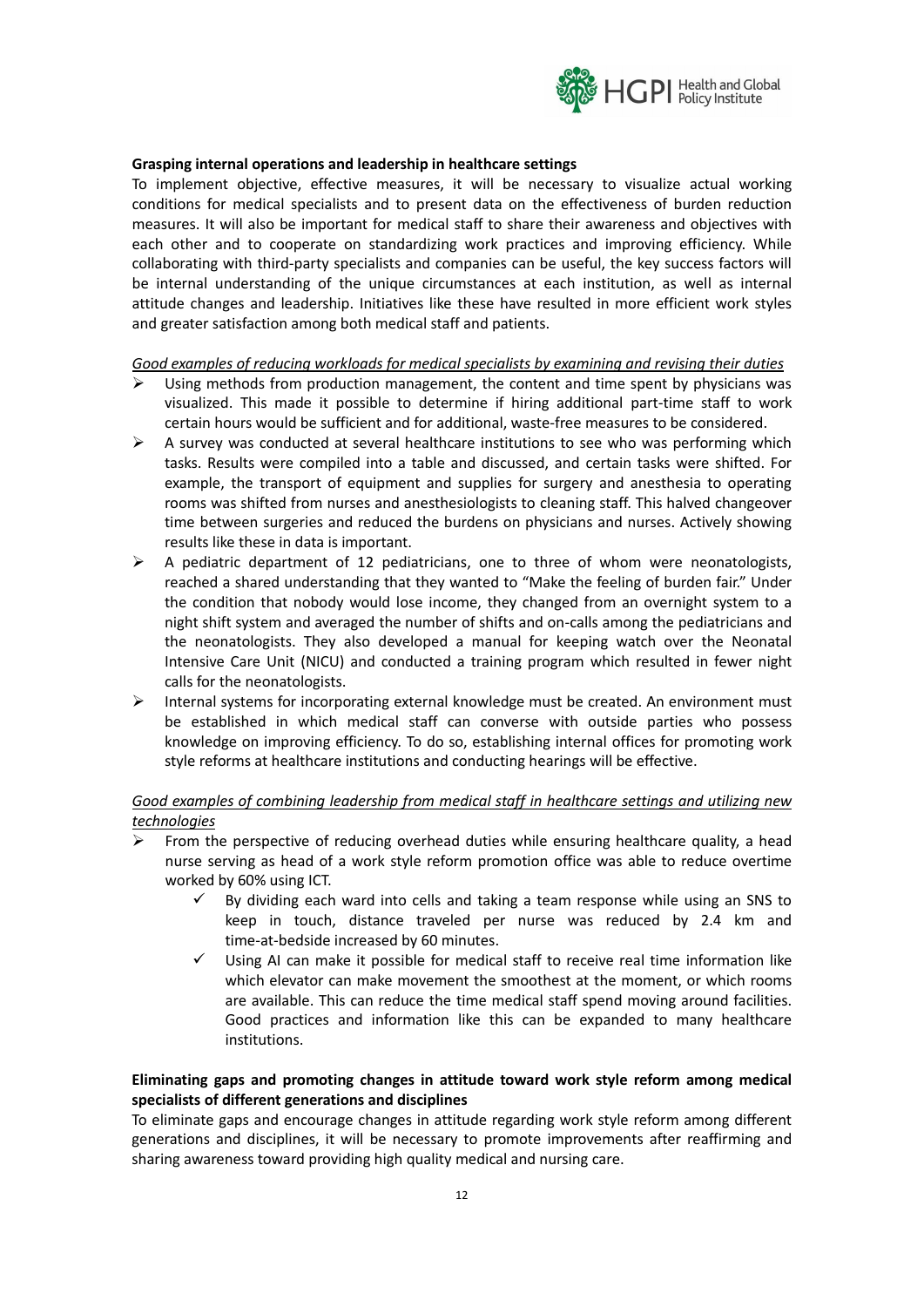

- $\triangleright$  Due to differences in education provided to people of different generations, attitudes toward work do not always align. For example, many people do not understand how people from other generations go about completing their work or, conversely, push their own work practices onto others. People who protect their responsibilities in a territorial manner, as if they do not want their duties taken away, are also common. To avoid forcing work styles on each other, after identifying which tasks must be performed by which specialist and which tasks can be shifted, it will be necessary to carefully separate responsibilities. Developing, introducing, and horizontally expanding a standard model for assigning the right person to the right job is also likely to be effective.
- $\triangleright$  It seems that members of the relatively younger generation are often less hesitant to use AI and robots to provide work assistance to nurses. However, nurses have also reported that they do not want nursing robots at all, but that they would like to increase time-at-bedside with patients. This means methods of indicating which indirect tasks should be shifted to AI or robots will be necessary so high quality nursing care in line with its original philosophy can be provided.
- $\triangleright$  From a medium- to long-term perspective, to advance optimal staff assignments and task shifting, it will be necessary to develop high-quality educational practices and human resources like people who have completed training to perform specified medical procedures.
	- $\checkmark$  One graduate school includes training for perianesthesia nursing as part of its master's program. Currently, 20 people have completed that program and are actively working in the field. This demonstrates the importance of designing quality-assured education to develop peoples' abilities.

### **Deepening awareness toward work style reform among top administrative staff**

Leadership from top administrative staff at healthcare institutions will be essential to advance work style reforms. Effective measures for providing leadership include developing a standard toolkit and sharing know-how for grasping actual work conditions, sharing and horizontally expanding good, evidence-based practices, and providing budgetary measures and other financial incentives.

- $\triangleright$  Public institutions and academic societies must actively present standard models and provide convincing data and evidence to top administrative staff at healthcare institutions. For example, they should actively utilize and spread their know-how for conducting surveys on actual working hours like those presented at MHLW committees.
- $\triangleright$  For healthcare institutions, the main bottleneck for progress on work style reform is lack of funding, particularly for the large proportion required for personnel expenses. However, some healthcare institutions are starting to see more room in their budgets because of COVID-19-related subsidies, so now may be a good chance to implement reforms.
- $\triangleright$  It will be necessary to think of methods of encouraging action among top administrative staff at healthcare institutions. For example, the Government could provide financial incentives for healthcare institutions that lead the way in reforming work styles.
- $\triangleright$  On the other hand, there are limits to the leadership and authority of heads of healthcare institutions. Major changes will not be possible without further top-down efforts at the administrative district level, such as from the Tokyo Office of Metropolitan Hospital Management.

#### **Promoting appropriate medical consultation-seeking behavior among the public**

When implementing work style reforms for medical staff, it will also be important to encourage appropriate medical consultation-seeking behavior among the public, who are the recipients of healthcare. By sending the message, "We must all work together to ensure safe, high-quality healthcare and to protect medicine in the future" to the public, in addition to publicizing information needed to promote correct understanding toward the need for work style reform for medical staff, it will be effective to horizontally expand a structural approach model for promoting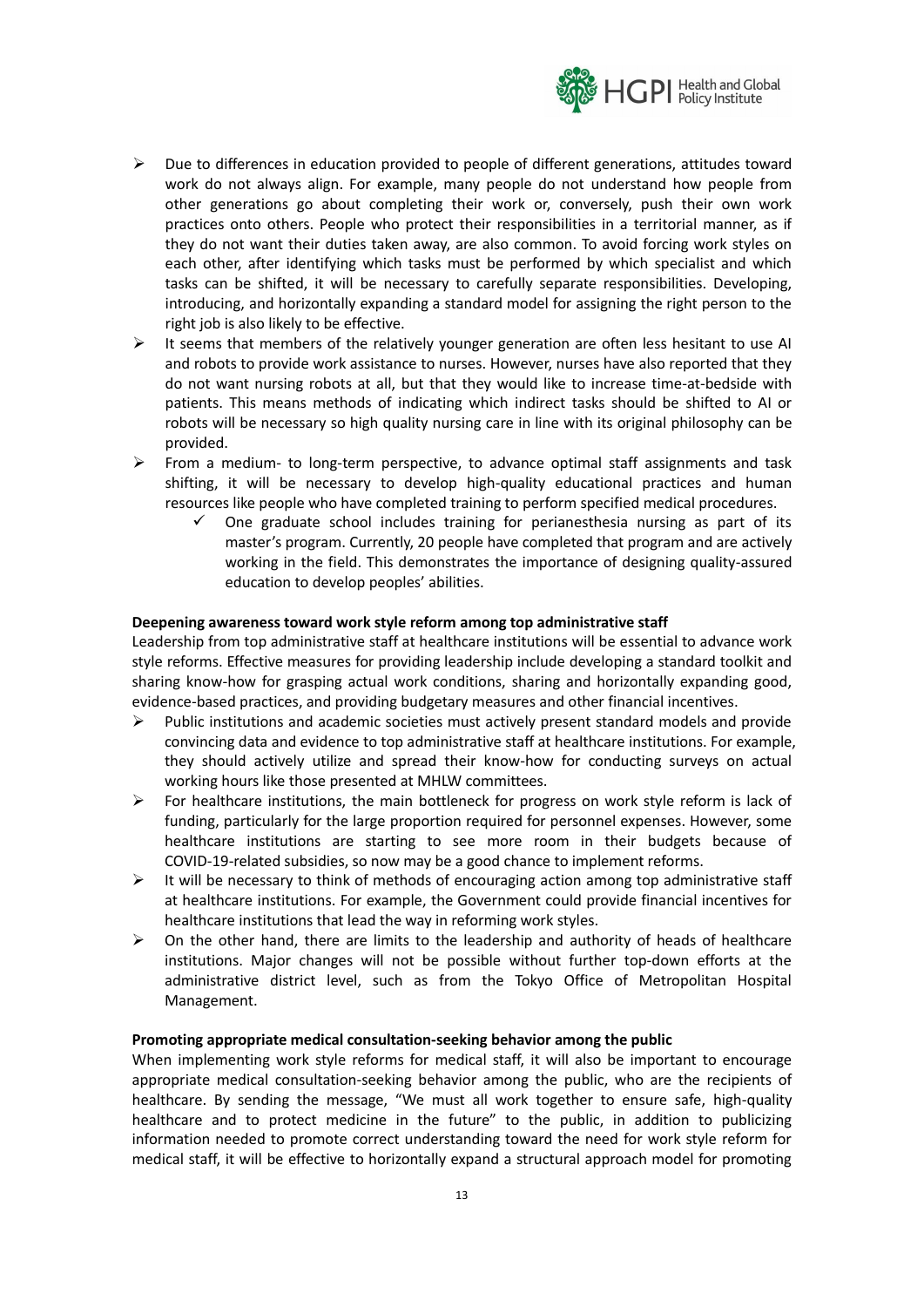

appropriate medical consultation-seeking behavior.

- ➢ Instead of mistaken messages like, "Doctors are busy, so just put up with whatever is bothering you," to ensure the safety and quality of healthcare now and to protect the healthcare of the future, the message that should be communicated to the public is, "Healthcare is something we all protect together."
- ➢ Methods of providing medical consultations to people whose conditions are not severe vary greatly by administrative district. In Utsunomiya City, for example, patients with minor emergencies are consolidated at primary healthcare institutions. This can serve as a model. It would be good to consider the horizontal expansion of best practices like this one.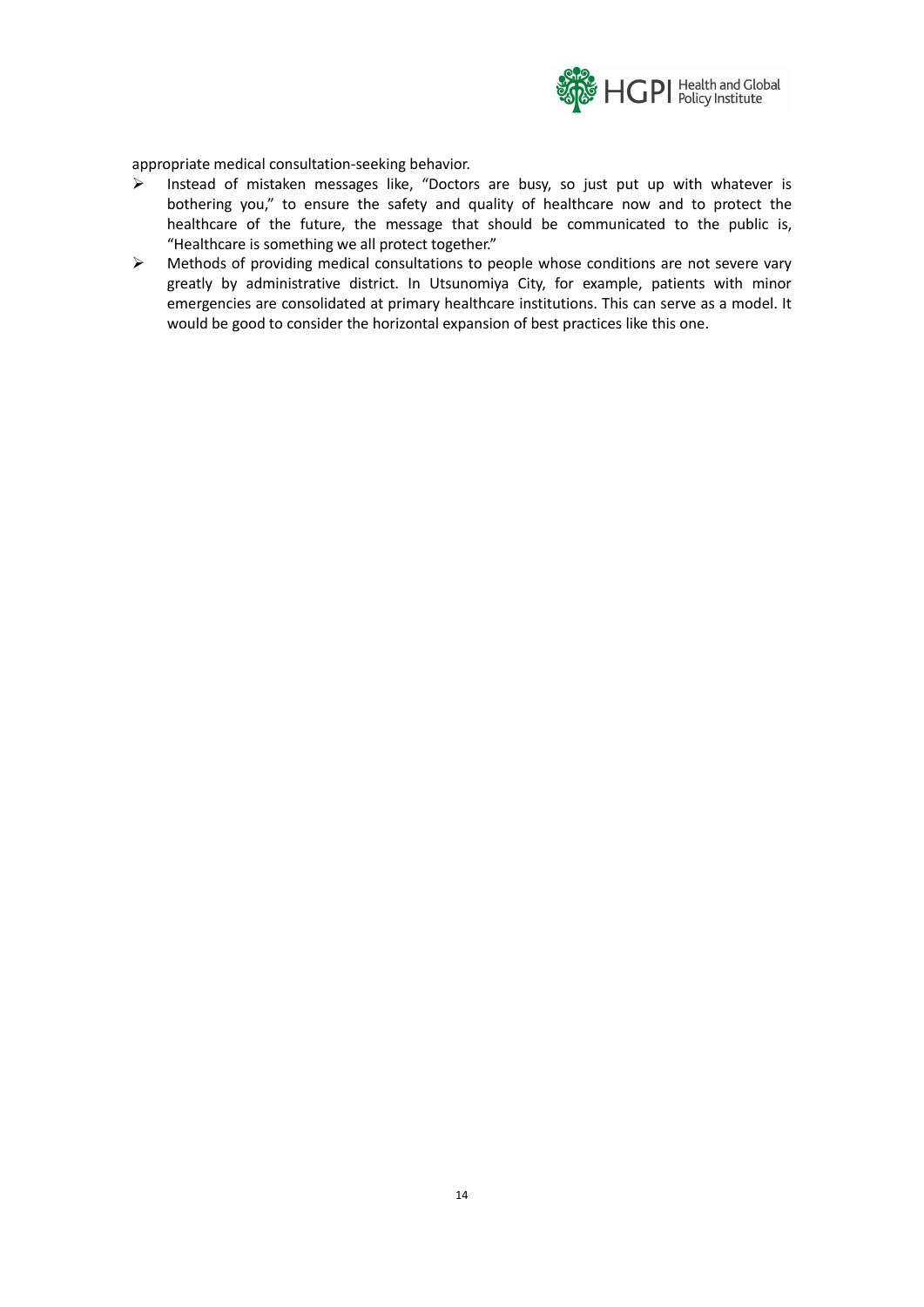

### **Acknowledgments**

We express our sincere gratitude to the many specialists listed below for participating in this working group meeting and for sharing their valuable opinions.

**Working Group Meeting Participants** (Titles omitted. Please note that positions listed were current as of the day of the meeting.)

| Special advisor                               |                                                                                                           |
|-----------------------------------------------|-----------------------------------------------------------------------------------------------------------|
| Hanako Jimi                                   | (Member, House of Councillors)                                                                            |
| Working group members (in alphabetical order) |                                                                                                           |
| Michiko Fukushima                             | (Representative, Michiko Fukushima Social Insurance and Labor Consultant<br>Office)                       |
| Takahisa Goto                                 | (Director, Yokohama City University Hospital)                                                             |
| Kayo Ishikawa                                 | (Director, HITO Medical Center, Medical Group ISHIKAWA)                                                   |
| Tomoko Komagata                               | (Nurse, Healthcare Development Section, Management Planning Department,                                   |
|                                               | Bureau of International Health Cooperation, National Center for Global Health<br>and Medicine, Japan)     |
| Takumi Kubota                                 | (General Manager, Ageo Medical Group Council)                                                             |
| Daisuke Ogata                                 | (Consultant and Physician, High-Z Inc.)                                                                   |
| Kunihiro Ohyama                               | (Executive Officer and General Manager, Medical and Pharmaceutical Sales                                  |
|                                               | Division, Public Sector Business Group, Microsoft Japan)                                                  |
| Yasuhiro Sensho                               | (CEO, SENSHO-GUMI Co., Ltd.)                                                                              |
| Satoshi Takayama                              | (Corporate Senior Officer, transcosmos inc.)                                                              |
| Ikuko Toyoda                                  | (Chairperson, NPO Kakehashi)                                                                              |
| Satoshi Watanuki                              | (Medical Director, Division of Emergency and General Medicine, Tokyo<br>Metropolitan Tama Medical Center) |

**Observer** 

Hironori Tsuboi (Director, Medical Labour Planning Division, Labour Standards Bureau, Ministry of Health, Labour and Welfare (MHLW); Nursing Division, Medical Institution Management Support Division, Health Policy Bureau, MHLW (Concurrent))

This proposal was compiled by Health and Global Policy Institute (HGPI) in its capacity as an independent, non-partisan health policy think-tank based on a discussion conducted under the Chatham House rule at an Expert Working Group Meeting on December 1, 2021.

For inquiries, please contact: The Health and Global Policy Institute Work Style Reform for Medical Staff Project Team Eri Yoshimura (Senior Manager, HGPI) Yuko Imamura (Manager, HGPI) Takahiro Sakauchi (Associate, HGPI) Akira Shimabukuro (Program Specialist, HGPI)